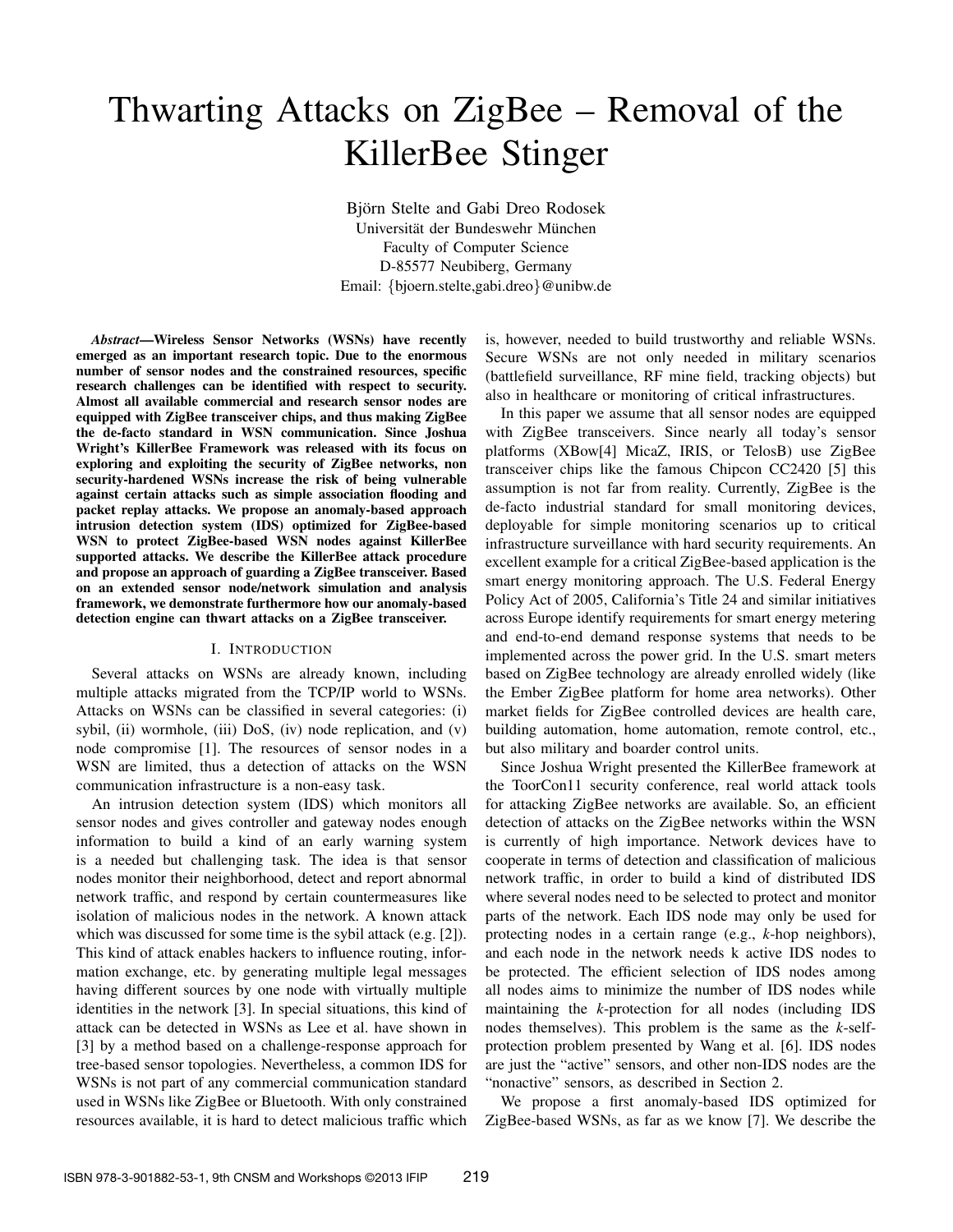KillerBee framework, identify IEEE 802.15.4 / ZigBee security weaknesses, and present an approach where an adapted ZigBee transceiver could guard itself and help neighbors by cooperation in terms of self-healing and self-protection. We have implemented our detection algorithm within a simulation and analysis framework. The simulation results show that our anomaly-based approach can detect KillerBee attacks and protect the sensor nodes on further attacks.

In Section 2 the self-protection problem for WSNs is discussed. The ZigBee standard, its security features, and known security vulnerable are presented in Section 3. Some of the described security weaknesses are used by the KillerBee attack framework. This framework is in focus of Section 4 where we analyze two attacks of the framework in detail. Our approach of a WSN anomaly-based intrusion detection system is introduced in Section 5 followed by a description of our proof-of-concept implementation in Section 6. Section 7 finally concludes the paper.

# II. SELF-PROTECTION FOR WSN

Wang et al. first formally presented the general selfprotection problem in WSNs ([6]). The problem focuses on providing protection to sensor nodes themselves instead of monitoring e.g. critical infrastructure in certain surveillance scenarios. The idea is that sensor nodes of a WSN can resist attacks targeting on them directly. It was defined that a WSN node is *k*-self-protected if there are at least *k* active sensor nodes that can monitor the node (active or sleeping) at any moment. Thus, the self-protection problem is different to the fault-tolerance problem. Fault tolerance focuses on providing high connectivity of the network while self-protection does not address connectivity issues. Energy consumption is always a major concern in WSNs, therefore Wang et al. defined the following two energy measures.

Definition A Minimum Self-Protection is a self-protection approach for a sensor network where the number of nodes selected to be active is minimized at a certain time.

Definition A Maximum Disjoint Self-Protection is a set of disjoint self-protections for the sensor network, where the cardinality of the set is maximized.

Wang et al. proved that both the minimum self-protection problem and the maximum disjoint self-protection problem are NP-complete, and gave a centralized method with O(log n) approximation ratio, where n is the total number of sensors. Efficient centralized and distributed algorithms for a minimum self-protection problem with either a homogeneous or heterogeneous sensing radius are known (e.g. [6], [8]).

In [8] the presented centralized and distributed methods show that it is possible to find a *k-*self-protection set whose size is within at most 10 times of the optimum when the sensing ranges of all sensors are uniform. The provided methods can find a *k*-self-protection set with approximation ratio  $\mathcal{O}(\log_2 \gamma)$  when sensing ranges are heterogeneous ( $\gamma$  is the ratio of the maximum sensing range over the minimum sensing range).

## III. ZIGBEE STANDARD

Among the latest events of the wireless revolution, the increasing importance of ZigBee as a standard for WSN is certainly one of these. ZigBee and IEEE 802.15.4 had been proving in the last years that they can achieve the same results as WiFi had achieved for high bit-rate wireless LANs and some large reliable deployments are now in place implementing ad-hoc WSN in critical applications, like environment monitoring, asset tracking, and also military scenarios [9].

The first release of the ZigBee standard was in 2004, followed by two revisions in 2006 and 2007 (ZigBee 2006v and ZigBee-Pro 2007v). The main differences between the first ZigBee revision and the latest ZigBee-Pro release are stochastic addressing, mesh data management, packet fragmentation, dynamic best channel choice, optional asymmetric connections and security improvements. Improvements concerning the security are made by optional provided header and/or data cryptography with AES-128. In ZigBee-2006 a global network key is used to create secure communication. ZigBee-Pro offers a more complex system which adds a peer-to-peer encryption layer. Each couple of nodes has its own key which allows a peer-to-peer encryption. However, we will focus on the ZigBee standard since ZigBee-Pro is today almost not used on WSN platforms.

Currently, all relevant WSN nodes, like MicaZ, IRIS, TelosB, etc., use ZigBee-conform transceivers to communicate with each other. The ZigBee standard for short-range wireless networking is targeted mainly for battery-powered applications where low costs and low power consumption are the main requirements. Technically, the ZigBee standard is based on IEEE 802.15.4 PHY/MAC standard. The ZigBee Alliance is only promoting technology, like stack protocol development, interoperability guarantee and application profile, and certification for home automation, industry automation, automatic metering infrastructure, telecommunication value-added services, personal health care, etc.

The IEEE 802.15.4 MAC layer implements several features which are used by the ZigBee protocol in network and application layers. The security services are one of these features. The underlying IEEE 802.15.4 protocol defines the encryption algorithm to use when transmitted data should be cyphered. However, IEEE 802.15.4 does not specify the key management or what kind of authentication policies have to be applied. These issues are treated in the upper layers which are managed by protocols such as ZigBee. The ZigBee standard implements two extra security layers on top of the IEEE802.15.4 protocol, namely the network and the application security layer.

In ZigBee the AES cipher algorithm with a 128 Bit key length is used for encryption and decryption. The encryption is only optional available, and need to be activated explicitly. Concerning the key management, ZigBee knows three different type of keys:

• Master Key Master keys are pre-installed on each node. Their function is to keep the network keys exchange between two nodes in the key establishment procedure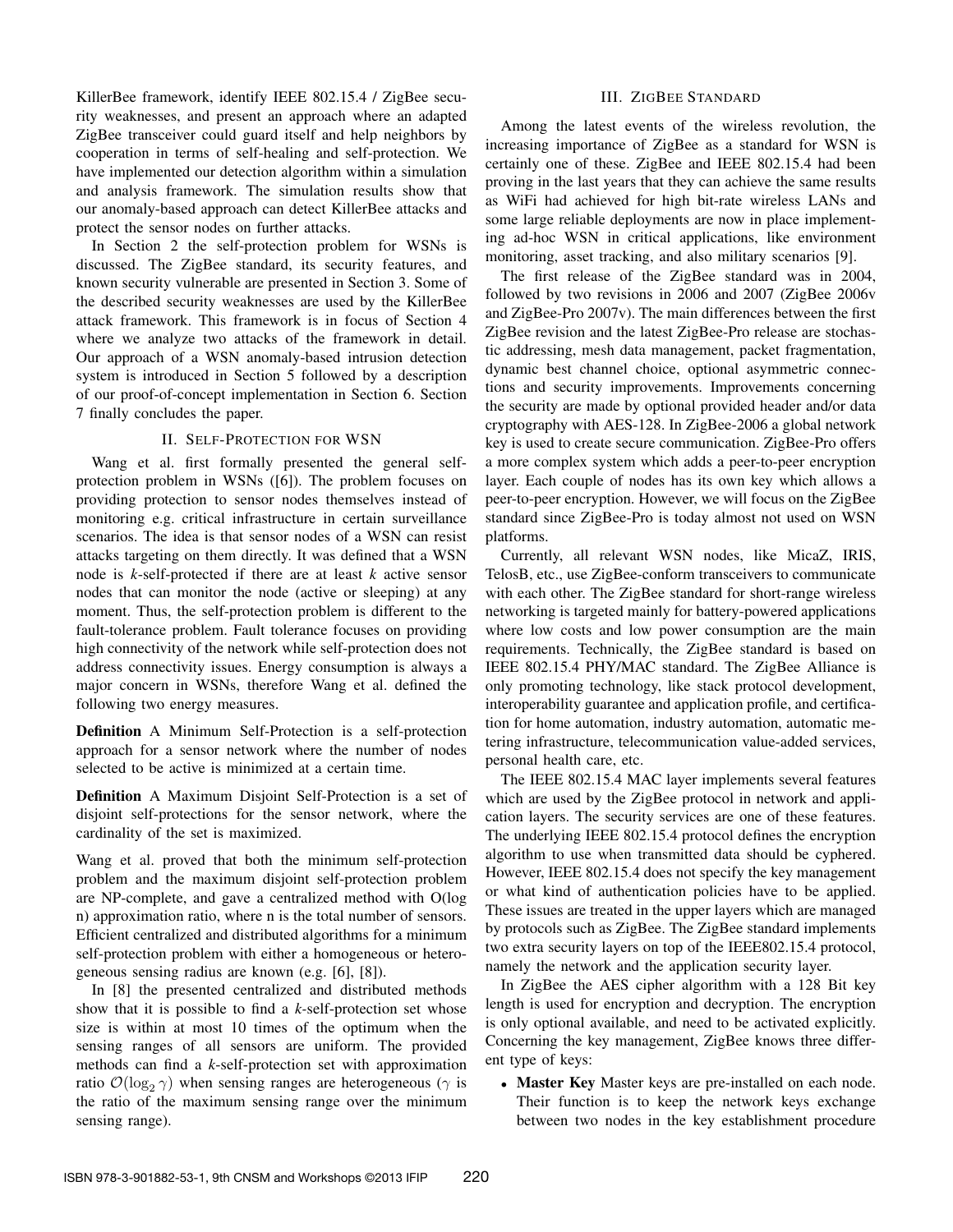confidential.

- Network Key It is used to cypher all data sent within the network. It is a unique 128 bit key shared among all devices in the network. It is generated by a Trust Center (TC) and regenerated at different intervals. Each node has to get the network key in order to join the network. Once the TC decides to change the network key, the new one is spread through the network using the old network key.
- Link Key It is used to cypher data at the application layer and to send the 'network key' cyphered. It is unique between each pair of nodes. This key is not configurable although it must be specified if it is going to be used or not. The keys are managed by the application level and are used to encrypt all information that is exchanged between each two devices. Due to high memory usage, this kind of key is mostly unusable for WSN applications.

ZigBee networks need at least one coordinator (personal area network, PAN). If encryption is enabled on the coordinator, a security policy is applied to the network upon creation. This means that e.g. enabling security adds an authentication step to the joining process. For instance, after a router joins a network, it must obtain the network security key to become authenticated. If the device cannot obtain the network security key, authentication fails and the device leaves the network since it cannot communicate with anyone on the network.

Additionally to the coordinator, a TC is needed. Only a coordinator can overtake the part as a TC. The TC is a single device that is responsible for determining who may join the network. If a TC is enabled, it must approve each router or end device which want to join the network. If a router allows a new device to join the network, the router sends a notification to the TC that a join has occurred. The TC instructs the router to either authenticate the newly joined device or to force the device to leave. A TC is required for some public ZigBee profiles where cryptography is activated. To use the TC in a ZigBee network, the coordinator should set the "use TC" bit correctly in the 'Encryption Options' parameter before starting a network. As mentioned before, only the coordinator can serve as a TC. Therefore, in large ZigBee networks often the coordinators of the network and the TCs are implemented on the same node due to scalability and performance reasons.

Modules define a network key and a link key (TC link key). Both keys are 128 bits and are used to apply AES encryption to RF packets. The coordinator selects a network security key using the 'Encryption Key' parameter. Similarly, the coordinator must also specify a link key using the 'Link Key' parameter. Each pair of devices can have set both network and link keys. In this case the link key is always used. There are two kinds of security policies which the TC can follow:

- Commercial Mode The TC share master and link keys with any of the devices in the network. This mode requires high memory usage. This mode offers a complete centralized model for the key security control.
- Residential Mode The TC shares just the network key (it is the ideal mode when embedded devices have to cope

with this task due to the low resources they have). This is the mode normally chosen for the WSN model (Figure 1).

When a new device wants to join a secured (encrypted) network, it must obtain the network key from the coordinator in order to send data. The coordinator will either transmit the network key in a clear form, or it can encrypt it using a pre-installed link key. If the 'Encryption Options' bit is set to transmit the network key unencrypted or if the 'Link Key' parameter is set to 0 on the coordinator (select a random link key), the coordinator will transmit the network key unencrypted. Otherwise, if the 'Encryption Options' bit is not set and the 'Link Key' is greater than 0, the coordinator will encrypt the network key with the link key and transmit the network key encrypted to any joining devices. It has to be noticed that association messages are always send unencrypted, and that only associated nodes are able to join a secured network.



Fig. 1. ZigBee Residential Mode

IEEE 802.15.4 defines security policies for data confidentiality, data authenticity, and replay protection. If a joining device does not have the right pre-configured link key, and the network key is being sent encrypted, then the joining device will not be able to join the network. Network security requires a 32 bit frame counter to be maintained by each device. This frame counter is incremented after each transmission and cannot wrap to 0. If a neighbor receives a transmission with a frame counter that is less than or equal to the last received frame counter, the packet will be discarded.

A 4-octet frame counter is include in each IEEE 802.15.4 secured frame and used to provide replay protection. It is also needed for semantic security of the cryptographic building block used for securing outgoing frames[10]. As described in the standard, the frame counter is incremented each time an outgoing frame is secured. If reaching the frame counter's maximum value (0xFFFFFFFF), the associated keying material can no longer be used. To prevent an eventual lockup where the frame counter on a device reaches 0xFFFFFFFFF, the network key should be periodically updated on all devices in the network. To update the network key in the network, the coordinator should issue the 'Encryption Key' parameter with a new security key. This will send a broadcast retransmission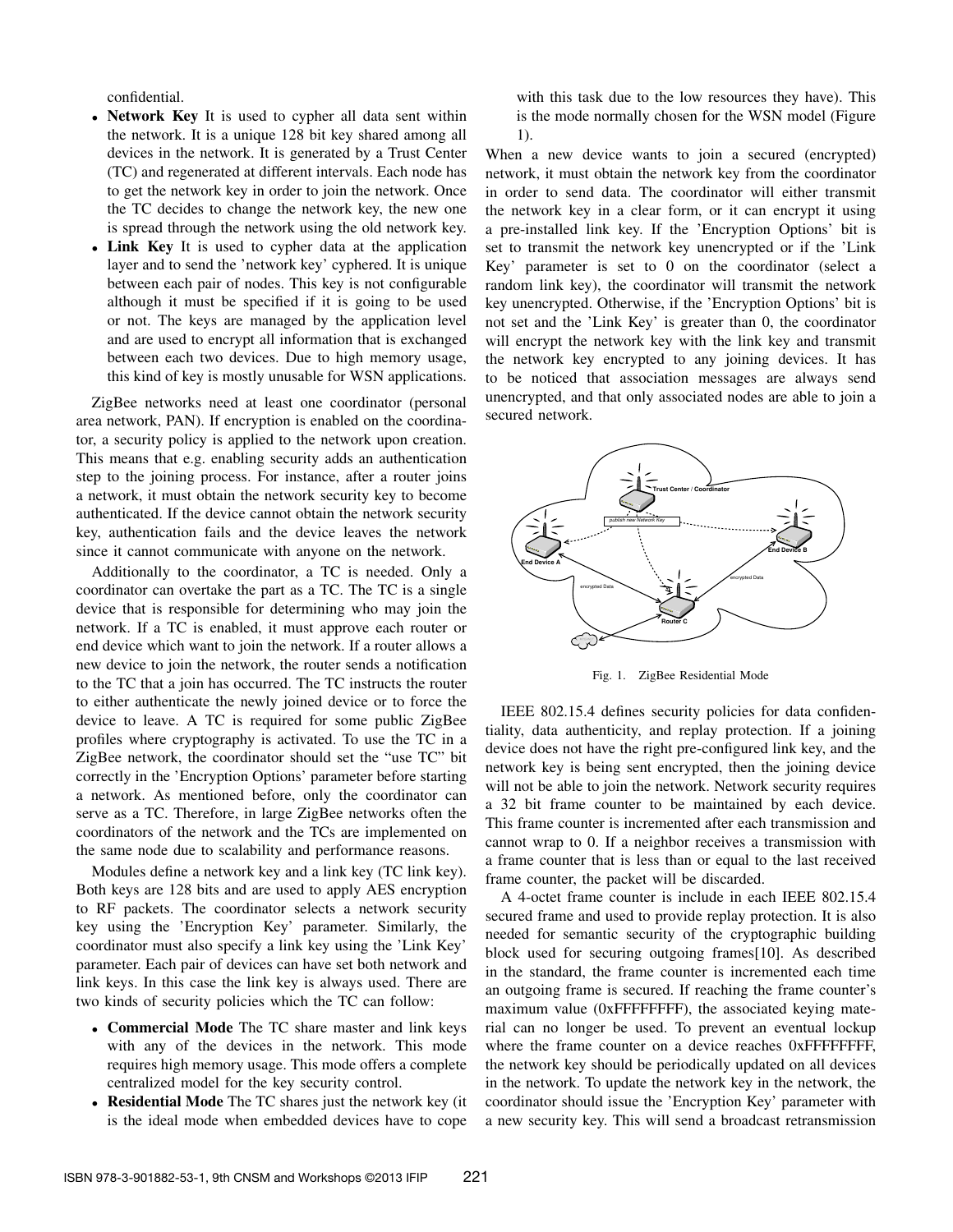throughout the network causing that the frame counters on all devices are reset to 0. With this, the devices begin to use the new network key. All devices will also retain the previous key for a short time until everyone has switched to the new key.

Nevertheless, these security policies will not efficiently prevent to jam the association process or to execute a replay message attack. The following security problems are known:

- Weak integrity protection on AES-CTR Integrity protection is based on a simple CRC calculation. It is possible to change the payload and then recalculate the new CRC. With this it is possible to forge messages to begin confidentially attacks.
- DoS Attack on AES-CTR As a sequential freshness mode is used, a unique forged packet with the frame counter and key sequential counter set to the maximum value will stop receiving any other frame from this address.
- Non effective packet replay protection IEEE 802.15.4/ZigBee has only meager replay protection (4-octet frame counter).
- Device association requests are send in clear ZigBee does not use a challenge-response process nor signatures to at least secure basically the association process.
- More and more functionality is done by hardware (ZigBee transceiver) Software is flexible, hardware is not. A bug in the hardware implementation cannot be easily corrected.
- CCMP known plaintext recovery ZigBee has problems with CCMP as a stream cipher and IV reuse as any stream cipher has potential IV reuse issues.
- By default NO security The application controls the security required, ACK packets are always send unencrypted, other packets can optionally use encryption or integrity checks.
- Examples of IEEE 802.15.4 MAC layer attacks:
	- Guaranteed Time Slot (GTS) attack [11]
	- Back-off interval manipulation (DCF) [12]
	- ACK attack [13]
	- PANId conflict attack [14]
	- $-$  ... and more [1].

These theoretical attacks show that the ZigBee protocol and its implementations can be compromised. Mostly, application developer do not activate all possible security related options in their sensor application. Therefore, it is in most cases easily possible to attack a WSN even with less complex attack methods. In the next section we present a free available ZigBee attack framework that use these security problems. The framework is a proof-of-concept enabling "bad guys" to easily attack deployed ZigBee networks.

# IV. KILLERBEE ATTACK FRAMEWORK

Joshua Wright has developed a framework attacking ZigBee and IEEE 802.15.4 networks called KillerBee[15]. This framework simplifies sniffing and injecting network traffic, next to packet decoding and manipulation. So far, two *AVR RZ Raven* USB sticks are needed to physically attack a deployed ZigBee network. The framework provides a modified firmware for the USB ZigBee transceiver sticks. Once uploaded to the sticks the user has full control over the USB stick, and can sniff and send injected ZigBee packets. The framework includes the following tools (as proposed by Joshua Wright in [15]) and assumes that security features are not activated:

- zbassocflood: Repeatedly associate to the target PANId in an effort to cause the device to crash from too many connected stations.
- zbconvert: Convert a packet capture from libpcap to Daintree SNA format, or vice-versa.
- zbdsniff: Captures ZigBee traffic, looking for NWK frames and over-the-air key provisioning. When a key is found, zbdsniff prints the key to stdout.
- zbdump: A tcpdump-like took to capture IEEE 802.15.4 frames to a libpcap or Daintree SNA packet capture file. Does not display real-time stats like tcpdump when not writing to a file.
- zbfind: A GTK GUI application for tracking the location of an IEEE 802.15.4 transmitter by measuring RSSI. Zbfind can be passive in discovery (only listen for packets) or it can be active by sending beacon request frames and recording the responses from ZigBee routers and coordinators.
- zbgoodfind: Implements a key search function using an encrypted packet capture and memory dump from a legitimate ZigBee or IEEE 802.15.4 device. This tool accompanies Travis Goodspeed's GoodFET hardware attack tool, or other binary data that could contain encryption key information such as bus sniffing with legacy chips (such as the CC2420).
- zbid: Identifies available interfaces that can be used by KillerBee and associated tools.
- zbreplay: Implements a replay attack, reading from a specified Daintree DCF or libpcap packet capture file, retransmitting the frames. ACK frames are not retransmitted.
- zbstumbler: Active ZigBee and IEEE 802.15.4 network discovery tool. Zbstumbler sends beacon request frames out while channel hopping, recording and displaying summarized information about discovered devices.

Two of these tools are of specific interest, *zbassocflood* and *zbreplay*. Joining a ZigBee network is possible by two ways: MAC association and network (NWK) rejoin. The later is possible if a node already knows the correct and actual NWK crypto key. Therefore, only nodes who have disassociate themselves once and now try to rejoin the network can use this mode. Nodes trying to join a network for the first time have to use the association method. The coordinator send periodically beacon messages which a device receives and internally decides if it wants to join the network or not. A joining device send an *Association Request* Message to the Coordinator (Short-Address: 0x0000) and waits for an acknowledgment. In a second message the joining device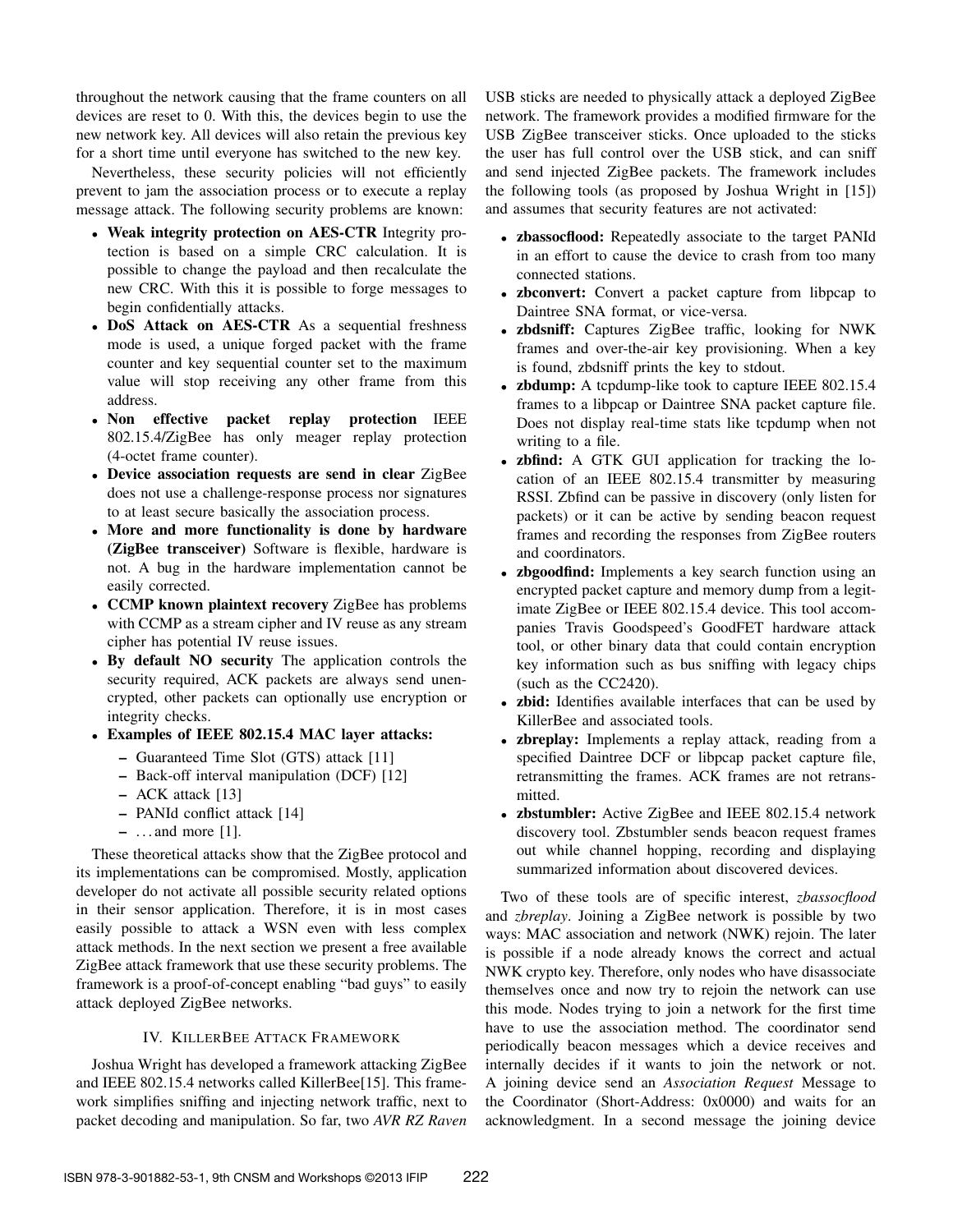transmits a *Data Request* command to the coordinator. Also this transmission is acknowledged by the coordinator. In the next phase the Coordinator sends an *Association Response* message to the device which the device answers by an acknowledgment message with the sequence number of the *Association Response*. The *Association Response* message includes a short address for the device to use while associated to the ZigBee network. Since all the associated frames are sent unencrypted, the MAC association procedure is vulnerable to packet manipulation. The KillerBee *zbassocflood* uses exactly this vulnerable. Therefore, the tool produces randomized MAC addresses and starts to associate non-existent devices. Since every associated device gets an unique short address (16 Bit), the amount of available address is limited and the KillerBee tool can very quickly simulate a huge amount of joining devices. A ZigBee transceiver has to hold a kind of address resolution table for conversion of short and long (MAC) ZigBee addresses. A coordinator can control up to  $2^{16}$  devices (address space of short local addresses). Thus, a transceiver willing to cope with  $2^{16}$  addresses has to store an address resolution table of  $16 \times 2^{16}Bit + 64 \times 2^{16} Bit$  (640 kByte) size. This amount does not seem to be huge but a typical microcontroller on a sensor node does not have 640 kByte free memory nor has the transceiver such an amount of memory. By the way, a normal ZigBee stack is about 120 kByte size in total. A KillerBee association flooding attack could be depended on the transceiver implementation - harmful even if not the whole address space is blocked. Therefore, an association flooding has to be detected early enough otherwise the transceiver will not allow new associations or even run out of memory and crash. As a result, the ZigBee coordinator node could get unavailable (DoS attack) and all associated nodes will be truncated from the environment till joining another network.

The second tool called *zbreplay* attacks the IEEE 802.15.4 protocol by re-sending former sniffed packets. Joshua Wright compares this attack with the well-known ARP attacks of former days [15]. The given example shows how successful and harmful such an attack could be if one considers that for example replaying a message actuating water control valve to open one degree several times. As mentioned before, IEEE 802.15.4 specifies frame counters and at least in ZigBee-Pro transceivers also freshness checking (time-based protection). The problem is that replay protection can be turned on or off, the application developer has to explicit turn this feature on to activate the build-in replay protection mechanism. Many WSN applications are built with optimization in mind, especially concerning power consumption. As a consequence, developers often try to reduce the lines of code and also the amount of additional used features to a minimum.

Replay protection attacks are well-known for which the IEEE 802.15.4 specification specifies replay protection mechanism. The protection mechanism is used to accept a frame by checking whether the frame counter of the recent message is larger than the previous one. However, if an adversary sends many frames with large counters to a legitimate node, ZigBee nodes using the replay protection mechanism will reject the legitimate frames with small counters from other nodes.

If a IEEE 802.15.4/ZigBee network is properly configured with respect to security features, it is not easy to be hacked at least not by KillerBee supported attacks. However, the activation of security features in ZigBee is a non-trivial task, and most available application neglect the security options.

#### V. WSN INTRUSION DETECTION

While IDSs in traditional networks are widely spread, including a large number of research work, intrusion detection in wireless networks is still in its infancy [7]. Intrusion detection in wireless networks faces several challenges as for example:

- Non-continuity: Because of the limited power resources, the sensor nodes are forced to go to a sleep mode as often as possible to maximize the period of application. As a consequence, a permanent surveillance of the traffic is not possible.
- Numerous potential attacks and endangerment: In addition to traditional attacks wireless sensor nodes are forced to various attacks, e.g. kinds of replay-attacks, spoofing, isolation and deception. In this context, also the environment has to be considered, such as sensor nodes can loose communication because of the surroundings or weather conditions or being isolated by external manipulations.
- Highly dynamical network topology: The sensor nodes and therefore the network topology are typically highly dynamical due to changes in the environment.
- Limited resources: The computational and memory capabilities of the sensor nodes are extremely limited, e.g. an AtMega128l processor runs at 4 MHz and has 128 KB program memory.
- Incompleteness: The possible drop out of nodes must be kept in mind, e.g. because of isolation by weather conditions or by damage of a sensor node.

Therefore, an IDS for WSNs must fulfill the following two main tasks:

First, the system must be designed and realized in a lightweight implementation: The code must be minimized regarding its line of codes, and especially with respect to memory and processing power consumption.

Secondly, the detection engine must be anomaly-based: A payload analysis on the sensor nodes is not possible because of the needed energy and computational power. Furthermore, the payload analysis strongly depends on the up-to-dateness of the corresponding pattern database. With respect to sensor nodes, this also demands a very high amount of memory space. For example, the *Snort* database of intrusion patterns already has a compressed size of nearly 90 MB containing 15000 attack patterns. This can be optimized with respect to the possible attacks when using sensor nodes but additional attacks for WSNs have to be added. As a consequence, it is impossible to use a signature-based system on a sensor node.

Besides, a pattern-based system only can be effective if the database is always up-to-date which requires regularly updates.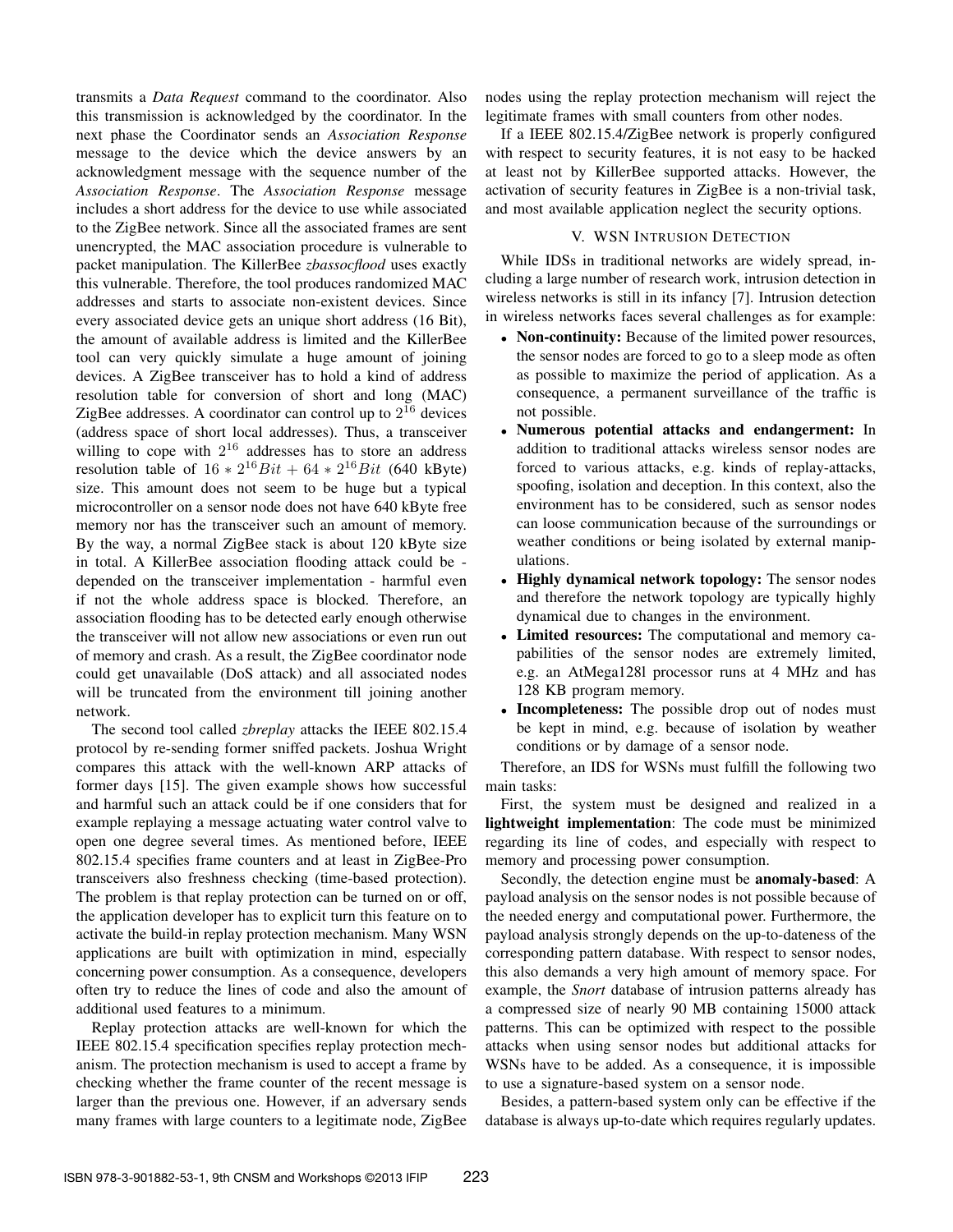This can not be guaranteed especially in the environment of an operational WSN.

Therefore, it is not possible to use a pattern-based approach neither by means of disk usage or the energy consumption nor by the needed patterns itself.

An anomaly-based system has to build a model of the normal network behavior in advance. Afterwards, the state of the system is measured and compared to the expectation of the model. If the result exceeds a specific threshold, an alarm is raised. Because of that, a database is not needed and a deployment on the sensor nodes is possible.

One of the most challenging tasks of anomaly-based systems resulting from its functional principle is the necessity of a learning phase to build the needed behavioral model. Especially sensor networks are deployed typically in a hostile environment, therefore a learning phase is not acceptable: If there are attacks or malicious behavior in the environment right from the beginning of the network usage, the malicious behavior will be learned as a normal one and no alarm will be raised after the learning phase for the malicious events. Also, because of the dynamic characteristics of the sensor network, the features for the intrusion detection must be based on parameters which are independent from the specific structure of the wireless network to a specific time, otherwise a definition of the normal network behavior is not possible.

As a consequence, the detection must be based on the typical communication behavior of single sensor nodes and on environmental-independent parameters of the inter-node communication. Of course, these features must be selected in a way that a reliable detection of attacks is still possible. Thus, it is necessary to analyze the task and functionality of a single node, and than the expectation of the communication profile is being evaluated which can be modeled in a simulation and afterward used for the training of the model. By detaching from the specific environmental conditions and focusing on key features of the sensor communication, the behavior-model can be built, and the learning phase can be fulfilled in advance to the deployment.

Based on these requirements, the following features are useable in a WSN for an anomaly-based detection:

- Number of neighbors (active, overall)
- Communication with neighbors (active, observed, none)
- Number of connections (ingoing respectively outgoing)
- Number of message packets, length, bytes per packet
- Number of data requests
- Connection times
- Administrative and operational network messages

These features are mainly from a static nature in a sense, that the coarse parameters will be in specific ranges for the whole deployment, therefore trainable in advance. Furthermore, features with a more dynamic character can be included if a training is possible before setting up the sensors in the area of operation, and an adaption of the model is possible during the operation and within defined boundaries.

Based on these features, three detection vectors can be defined: (i) local node, (ii) local area and (iii) network-wide evaluation. As a consequence, the architecture of the IDS for WSNs consists of three separate calculable normality models, namely the *sensor-specific*, the *regional communication* and the *network communication* behavior model. The third vector is mainly relevant for the coordinator while the first ones are evaluated on every sensor node: Each node monitors the parameters for the own communications, therefore being able to detect anomalous behavior which targets the node himself. By analyzing the communication between other sensor nodes within the radio range, also attacks targeted onto other nodes can be detected. This information can be sent to the coordinator or other nodes in the neighborhood to realize an distributed IDS for the sensor network. If a sensor detects a misbehaving node in his neighborhood, the node will be ignored in the further communication process. Nevertheless, it is possible to include the node again in the communication if the behavior regains normal to a later point in time or to isolate the node for the rest of the WSN deployment. At the moment, only the sensor-specific detection is implemented while the other vectors will be included in the next prototype of our IDS.

For the first proof-of-concept, a minimized and lightweight IDS for the sensor nodes was implemented. It will be advanced with the evaluation of additional statistical parameters in the future with the focus of an energy-efficient implementation using minimal resources. At the moment, the short and long addresses of the conversations are monitored and evaluated. The parameters have to be trained to the specific safeguarded network. This is done in the learning phase which is shown in principle in Algorithm 1. As mentioned before, it is possible to carry out this phase in advance in a simulated and secure environment, therefore not endangering the learning process.

For conserving the resources, an evaluation is done at periodic points in time, chosen by the parameter evaluation\_step. The variations in the addresses involved in the communications as well as the number of packets are evaluated for the specified time window in our first prototype (see Algorithm 2).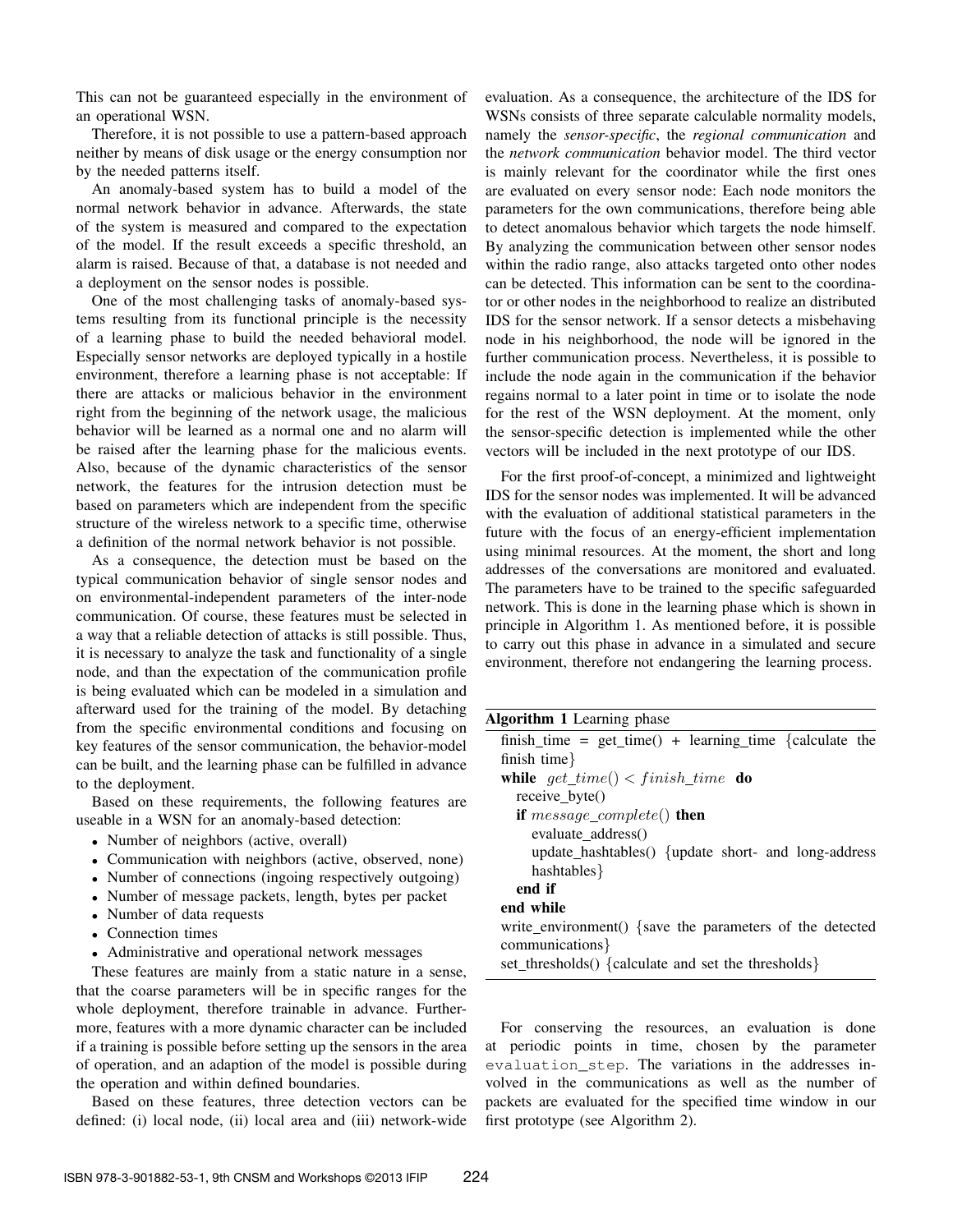Algorithm 2 Detection phase

| evaluation_time = $get_time() + evaluation\_step$   |
|-----------------------------------------------------|
| loop                                                |
| receive $byte()$                                    |
| <b>if</b> message_complete() <b>then</b>            |
| evaluate_address()                                  |
| update_hashtables() {update short- and long-address |
| $hashtables\}$                                      |
| <b>if</b> $get\_time() > evaluation\_time$ then     |
| $get\_environment() + threshold$<br>if<br>$\,<\,$   |
| $size(hashtable)$ then                              |
| drop_communication() {intrusion detected: drop      |
| message}                                            |
| else                                                |
| update environment()                                |
| update thresholds $()$                              |
| end if                                              |
| evaluation_time = $get_time() + evaluation\_step$   |
| end if                                              |
| end if                                              |
| end loop                                            |

## VI. PROOF-OF-CONCEPT

For a proof-of-concept we have extended, the *avrora* simulation and analyze framework [16]. Avrora is a instruction-level sensor network simulator for simulating WSNs of motes like the Xbow Mica-series. The latest version of avrora simulates XBow MicaZ and TelosB motes, both are equipped with the Chipcon CC2420 ZigBee transceiver. Therefore, we use an avrora simulation for testing our attack detection approach by simulating a 16 node sensor network with one controller node and one misbehaving node. The misbehaving node starts to flood the network with association attempts, setting the MAC address to a random value for each attempt. The simulation itself executes example TinyOS images of the association example provided by the TinyOS 2.0 / Open-ZB sources [17].

Attacks on coordinator nodes within the simulation will start about 60 seconds after the simulation starts to give our algorithm enough time for a learning phase. This is realistic in such a way that we assume that a real network is already (at most) deployed and active.

We have implemented our detection and attack prevention code in the simulated Chipcon CC2420 transceiver module of the avrora simulator. So, we have extended the ZigBee transceiver by a method to detect association flooding and to detect packet replay attacks. A detected misbehaving node will be isolated, the controller node behaves in a self-healing manner.

Because the initial network can be provided for the learning phase, the thresholds can be set very low: Only a few number of nodes will join the sensor network over time. Therefore, also slow-driven attacks (for exhausting the resources, the attacker must send at least a minimum number of requests to prevent the coordinator from going into the sleep mode) are detectable.



Fig. 2. Communication in the sensor network. Association requests are send to the coordinator. Hashes for the long- and short-addresses are saved into two hash-tables.



Fig. 3. The attacker sends faked association requests to the coordinator to prevent entering the sleep mode. New addresses are dropped into the hashtables, filling up it quickly.

Figure 4 shows the evaluation of the MicaZ simulation results of the attack scenario. In the first 30 seconds the sensor network is observed and the parameters are trained. A very fast learning process is possible, because of the small size of the WSN that is reaching a steady communication soon. Anyway, in more complex networks, the learning phase can be extended. A period of normal network activities follows up. After that, a malicious node is activated which is starting an attack at second 63. Because of the high number of malicious association requests, the addresses seen in the network by the IDS are increasing quickly. Different values for the parameters like the window-size for the analysis and the evaluationstep have been used. A reliable detection of the attack was possible after window−size[sec]+2.5sec in average, after the